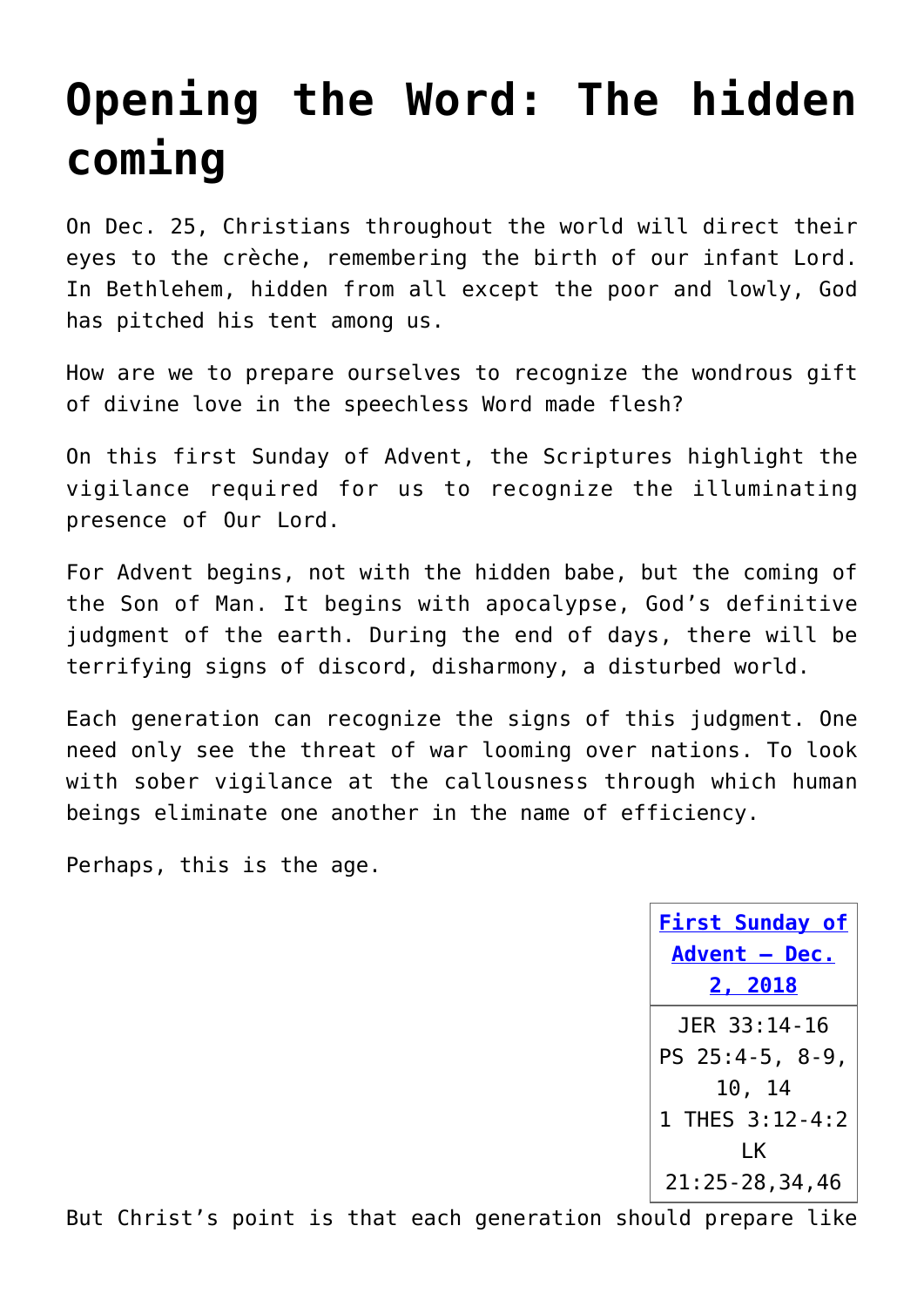this is the age of the second coming of Jesus: "Be vigilant at all times …" (Lk 21:36). Be sober. Be upright. The dawning of the kingdom is at hand.

Where can we recognize the first dawning rays of this kingdom? St. Paul asks us to turn to the Church. Really? In this Church, embroiled in scandal? In this Church, ripped apart from conflicts between bishops?

But look closer. Look not for evidence of power but for the poverty of the crucified and risen Lord: "[M]ay the Lord make you increase and abound in love for one another and for all … to be blameless in holiness before our God and Father at the coming of our Lord Jesus Christ with all his holy ones" (1 Thes 3:12-13).

The first signs of this judgment, of the coming of the Son of Man, can be seen in the smallest parish church.

There, the Son of Man comes through the poverty of human speech in the proclamation of the Word.

There, the Son of Man comes through the sometimes-harmonious voices of men and women who take seriously their vocation to adore the living God.

There, the Son of Man comes through his Eucharistic presence, transforming bread and wine into Body and Blood.

There, the Son of Man comes through the hungry, the thirsty, the immigrant, the prisoner and the homeless.

The season of Advent is a time to be attuned by God to the hidden presence of divine love. In the final judgment, it will only be those who recognized this presence who will join the communion of saints.

Those who spent their time trying to become God, to become powerful, who refused to bend the knee before the crucified Lord will be judged. They'll look at our Lord. They'll see